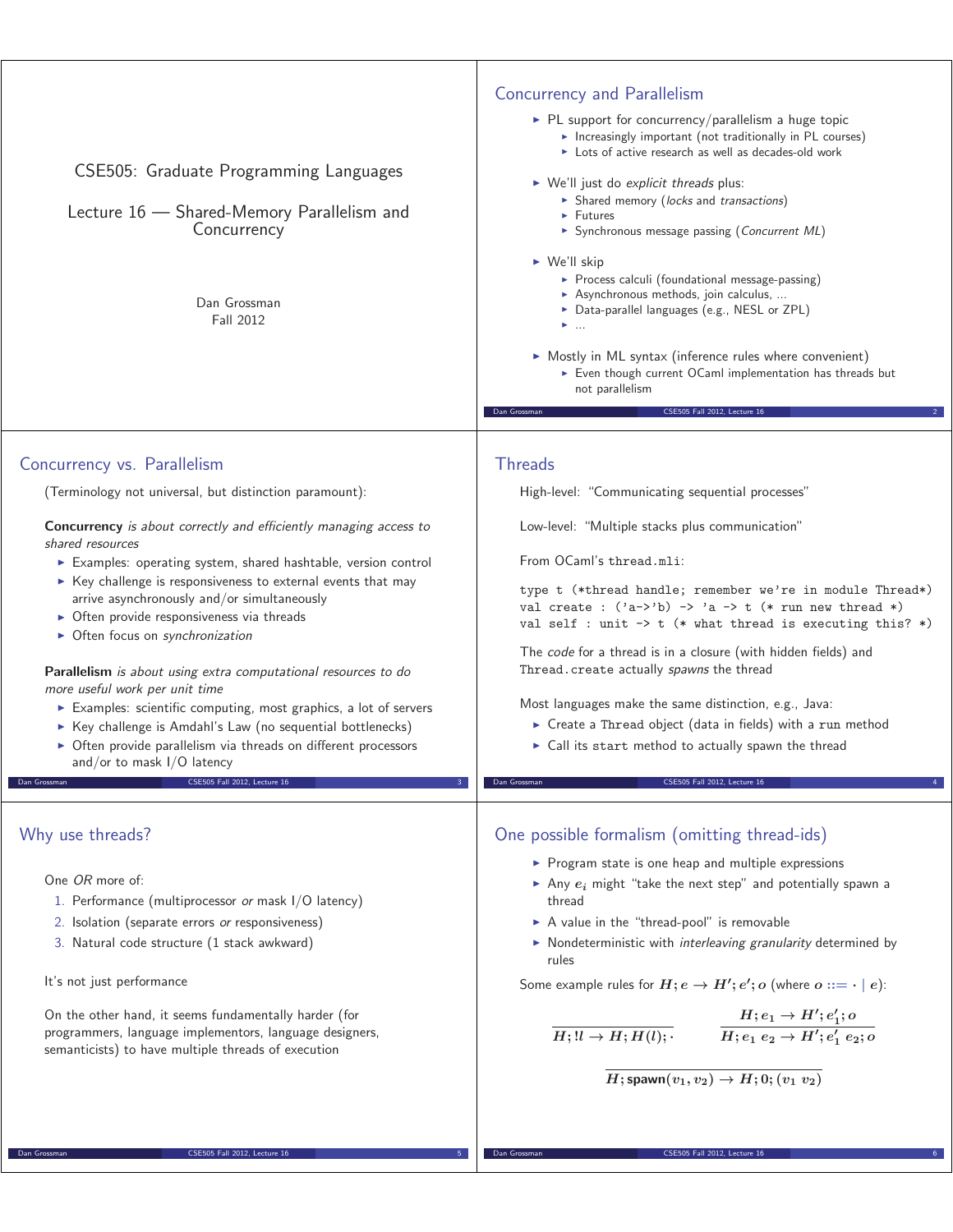| Formalism continued<br>The $H$ ; $e \rightarrow H'$ ; $e'$ ; o judgment is just a helper-judgment for<br>$H;T\to H';T'$ where $T ::= \cdot \mid e;T$<br>$H; e \rightarrow H'; e';\ H; e_1;\ldots; e; \ldots; e_n \rightarrow H'; e_1;\ldots; e';\ldots; e_n$<br>$H; e \rightarrow H'; e'; e'' \over H'; e_1; \ldots; e; \ldots; e_n \rightarrow H'; e_1; \ldots; e'; \ldots; e_n; e''$                                                                                                                                                                                                                                                                              | Equivalence just changed<br>Expressions equivalent in a single-threaded world are not<br>necessarily equivalent in a multithreaded context!<br>Example in OCaml:<br>let $x, y = ref 0, ref 0 in$<br>create (fun () -> if (!y)=1 then $x:=('x)+1)$ ();<br>create (fun () -> if (!x)=1 then $y:=(!y)+1)$ () (* 1 *)<br>Can we replace line $(1)$ with:                                                                                                                                                                                                                                                                                                                                                    |
|---------------------------------------------------------------------------------------------------------------------------------------------------------------------------------------------------------------------------------------------------------------------------------------------------------------------------------------------------------------------------------------------------------------------------------------------------------------------------------------------------------------------------------------------------------------------------------------------------------------------------------------------------------------------|---------------------------------------------------------------------------------------------------------------------------------------------------------------------------------------------------------------------------------------------------------------------------------------------------------------------------------------------------------------------------------------------------------------------------------------------------------------------------------------------------------------------------------------------------------------------------------------------------------------------------------------------------------------------------------------------------------|
| $H; e_1; \ldots; e_{i-1}; v; e_{i+1}; \ldots; e_n \to H; e_1; \ldots; e_{i-1}; e_{i+1}; \ldots; e_n$                                                                                                                                                                                                                                                                                                                                                                                                                                                                                                                                                                | create (fun () -> $y:=(ly)+1$ ; if $(!x)\leq 1$ then $y:=(ly)-1)$ ()                                                                                                                                                                                                                                                                                                                                                                                                                                                                                                                                                                                                                                    |
| Program termination: $H$ ;                                                                                                                                                                                                                                                                                                                                                                                                                                                                                                                                                                                                                                          | For more compiler gotchas, see "Threads cannot be implemented<br>as a library" by Hans-J. Boehm in PLDI2005<br>Example: C bit-fields or other adjacent fields                                                                                                                                                                                                                                                                                                                                                                                                                                                                                                                                           |
| CSE505 Fall 2012, Lecture 16<br>Dan Grossman                                                                                                                                                                                                                                                                                                                                                                                                                                                                                                                                                                                                                        | CSE505 Fall 2012, Lecture 16<br>Dan Grossman                                                                                                                                                                                                                                                                                                                                                                                                                                                                                                                                                                                                                                                            |
| Communication<br>If threads do nothing other threads need to "see," we are done<br>► Best to do as little communication as possible<br>$\triangleright$ E.g., do not mutate shared data unnecessarily, or hide<br>mutation behind easier-to-use interfaces<br>One way to communicate: Shared memory<br>• One thread writes to a ref, another reads it<br>Sounds nasty with pre-emptive scheduling<br>$\blacktriangleright$ Hence synchronization mechanisms<br>$\triangleright$ Taught in O/S for historical reasons!<br>Fundamentally about restricting interleavings<br>CSE505 Fall 2012, Lecture 16<br>Dan Grossman                                              | Join<br>"Fork-join" parallelism a simple approach good for "farm out<br>subcomputations then merge results"<br>(* suspend caller until/unless arg terminates *)<br>val join : $t \rightarrow$ unit<br>Common pattern:<br>val fork_join : $('a \rightarrow 'b \ array) \rightarrow (* \ divisor * )$<br>$('b \rightarrow 'c)$ -> (* conqueror *)<br>$('c array -> 'd) -> (* merger *)$<br>$(*$ data $*)$<br>$a \rightarrow$<br>d'<br>Apply the second argument to each element of the 'b array in<br>parallel, then use third argument after they are done.<br>See lec16code.ml for implementation and related patterns<br>(untested)<br>Dan Grossman<br>CSE505 Fall 2012, Lecture 16<br>10 <sup>°</sup> |
| <b>Futures</b><br>A different model for explicit parallelism without explicit shared<br>memory or message sends<br>Easy to implement on top of either, but most models are<br>easily inter-implementable<br>See ML file for implementation over shared memory<br>type 'a promise;<br>val future : $(\text{unit} \rightarrow 'a) \rightarrow 'a$ promise $(*do$ in parallel*)<br>val force : 'a promise -> 'a (*may block*)<br>Essentially fork/join with a value returned?<br>$\triangleright$ Returning a value more functional<br>Less structured than "cobegin s1; s2;  sn" form of fork/join<br>Dan Grossman<br>CSE505 Fall 2012, Lecture 16<br>11 <sup>1</sup> | Locks (a.k.a. mutexes)<br>$(*$ mutex.mli $*)$<br>type $t$ (* a mutex *)<br>val create : unit $\rightarrow$ t<br>val lock : $t \rightarrow \text{unit}$ (* may block *)<br>val unlock : $t \rightarrow$ unit<br>OCaml locks do not have two common features:<br>$\triangleright$ Reentrancy (changes semantics of lock and unlock)<br>> Banning nonholder release (changes semantics of unlock)<br>Also want condition variables (condition.mli), not discussed here<br>Dan Grossman<br>CSE505 Fall 2012, Lecture 16                                                                                                                                                                                     |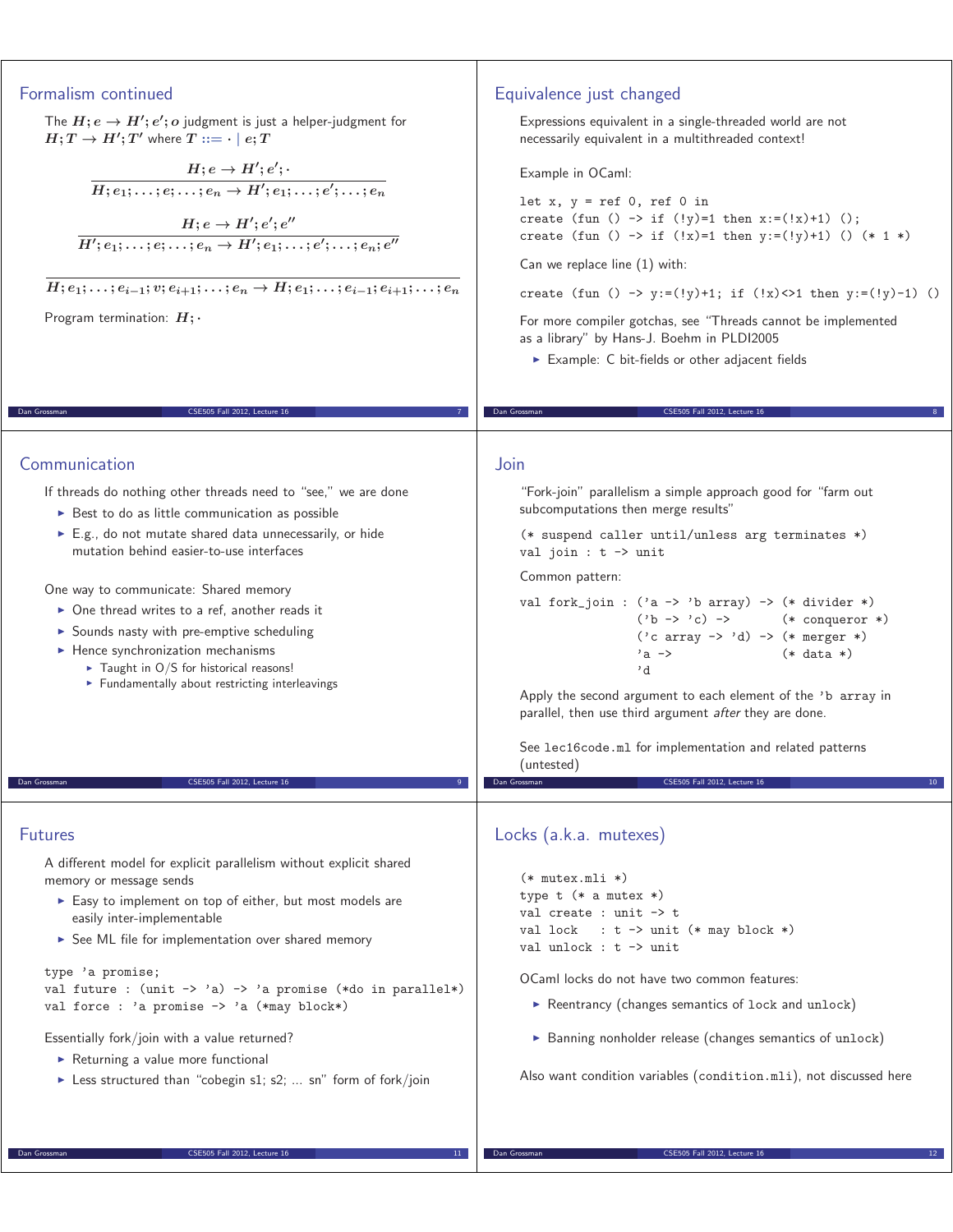| • Under-synchronizing the hallmark of concurrency incorrectness<br>• Over-synchronizing the hallmark of concurrency inefficiency<br>ł<br>Undocumented in 1.4; in 1.5 caller synchronizes on sb if necessary<br>CSE505 Fall 2012, Lecture 16<br>CSE505 Fall 2012, Lecture 16<br>Dan Grossman<br>Dan Grossman<br>13<br>Atomic Blocks (Software Transactions)<br>Transactions make things easier<br>Java-like: atomic { s }<br>Problems like append and xfer become trivial<br>OCaml-like: atomic : (unit -> 'a) -> 'a<br>So does mixing coarse-grained and fine-grained operations (e.g.,<br>hashtable lookup and hashtable resize)<br>Execute the body/thunk as though no interleaving from other<br>threads<br>Transactions are great, but not a panacea:<br>Allow parallelism unless there are actual run-time memory<br>Application-level races can remain<br>conflicts (detect and abort/retry)<br>Application-level deadlock can remain<br>• Convenience of coarse-grained locking with parallelism of<br>Implementations generally try-and-abort, which is hard for<br>fine-grained locking (or better)<br>"launch missiles" (e.g., $I/O$ )<br>> But language implementation has to do more to detect<br>• Many software implementations provide a weaker and<br>conflicts (much like garbage collection is convenient but has<br>under-specified semantics if there are data races with<br>costs)<br>non-transactions<br>Most research on implementation (preserve parallelism unless there<br>• Memory-consistency model questions remain and may be<br>are conflicts), but this is not an implementation course<br>worse than with locks<br>CSE505 Fall 2012, Lecture 16<br>CSE505 Fall 2012, Lecture 16<br>Dan Grossman<br>Dan Grossman<br>Data races, informally<br><b>Bad interleaving example</b><br>class Stack <e> {<br/> // state used by isEmpty, push, pop<br/>synchronized boolean isEmpty() {  }<br/>[More formal definition to follow]<br/>synchronized void push <math>(E \text{ val})</math> {  }<br/>synchronized <math>E</math> pop() {  }<br/>"race condition" means two different things<br/>E peek() <math>\{</math> // this is wrong<br/>E ans = <math>pop()</math>;<br/>push (ans);<br/>Data race: Two threads read/write, write/read, or write/write the<br/>return ans;<br/>same location without intervening synchronization<br/>- So two conflicting accesses could happen "at the same time"<br/>- Better name not used: simultaneous access error<br/>Thread 2<br/>Thread 1 (peek)<br/><math>E</math> ans = <math>pop()</math><br/>push (x)<br/>Bad interleaving: Application error due to thread scheduling<br/>٠<br/>boolean <math>b = i s \text{Empty}()</math><br/>Time<br/>- Different order would not produce error<br/>push (ans);<br/>- A data-race free program can have bad interleavings<br/>return ans;<br/>Fall 2012<br/>Fall 2012<br/>Dan Grossman, CSE505<br/>17<br/>Dan Grossman, CSE505<br/>18</e> | if(this.count+len > this.value.length) this.expand $();$<br>sb.getChars(0,len,this.value,this.count); //synchronized | Using locks<br>Among infinite correct idioms using locks (and more incorrect<br>ones), the most common:<br>Determine what data must be "kept in sync"<br>Always acquire a lock before accessing that data and release it<br>afterwards<br>Have a partial order on all locks and if a thread holds $m_1$ it<br>can acquire $m_2$ only if $m_1 < m_2$<br>See canonical "bank account" example in lec16code.ml<br>Coarser locking (more data with same lock) trades off parallelism<br>with synchronization | The Evolution Problem<br>Write a new function that needs to update $o1$ and $o2$ together.<br>> What locks should you acquire? In what order?<br>There may be no answer that avoids races and deadlocks<br>without breaking old code. (Need a stricter partial order.)<br>Race conditions: See definitions later in lecture<br>Deadlock: Cycle of threads blocked forever<br>See xfer code in lec16code.ml<br>Real Java example:<br>synchronized append(StringBuffer sb) {<br>$int len = sb.length(); //synchronized$ |
|--------------------------------------------------------------------------------------------------------------------------------------------------------------------------------------------------------------------------------------------------------------------------------------------------------------------------------------------------------------------------------------------------------------------------------------------------------------------------------------------------------------------------------------------------------------------------------------------------------------------------------------------------------------------------------------------------------------------------------------------------------------------------------------------------------------------------------------------------------------------------------------------------------------------------------------------------------------------------------------------------------------------------------------------------------------------------------------------------------------------------------------------------------------------------------------------------------------------------------------------------------------------------------------------------------------------------------------------------------------------------------------------------------------------------------------------------------------------------------------------------------------------------------------------------------------------------------------------------------------------------------------------------------------------------------------------------------------------------------------------------------------------------------------------------------------------------------------------------------------------------------------------------------------------------------------------------------------------------------------------------------------------------------------------------------------------------------------------------------------------------------------------------------------------------------------------------------------------------------------------------------------------------------------------------------------------------------------------------------------------------------------------------------------------------------------------------------------------------------------------------------------------------------------------------------------------------------------------------------------------------------------------------------------------------------------------------------------------------------------------------------------------------------------------------------------------------------------------------------------------------------------------------------------------------------------------------------|----------------------------------------------------------------------------------------------------------------------|----------------------------------------------------------------------------------------------------------------------------------------------------------------------------------------------------------------------------------------------------------------------------------------------------------------------------------------------------------------------------------------------------------------------------------------------------------------------------------------------------------|-----------------------------------------------------------------------------------------------------------------------------------------------------------------------------------------------------------------------------------------------------------------------------------------------------------------------------------------------------------------------------------------------------------------------------------------------------------------------------------------------------------------------|
|                                                                                                                                                                                                                                                                                                                                                                                                                                                                                                                                                                                                                                                                                                                                                                                                                                                                                                                                                                                                                                                                                                                                                                                                                                                                                                                                                                                                                                                                                                                                                                                                                                                                                                                                                                                                                                                                                                                                                                                                                                                                                                                                                                                                                                                                                                                                                                                                                                                                                                                                                                                                                                                                                                                                                                                                                                                                                                                                                        |                                                                                                                      |                                                                                                                                                                                                                                                                                                                                                                                                                                                                                                          |                                                                                                                                                                                                                                                                                                                                                                                                                                                                                                                       |
|                                                                                                                                                                                                                                                                                                                                                                                                                                                                                                                                                                                                                                                                                                                                                                                                                                                                                                                                                                                                                                                                                                                                                                                                                                                                                                                                                                                                                                                                                                                                                                                                                                                                                                                                                                                                                                                                                                                                                                                                                                                                                                                                                                                                                                                                                                                                                                                                                                                                                                                                                                                                                                                                                                                                                                                                                                                                                                                                                        |                                                                                                                      |                                                                                                                                                                                                                                                                                                                                                                                                                                                                                                          |                                                                                                                                                                                                                                                                                                                                                                                                                                                                                                                       |
|                                                                                                                                                                                                                                                                                                                                                                                                                                                                                                                                                                                                                                                                                                                                                                                                                                                                                                                                                                                                                                                                                                                                                                                                                                                                                                                                                                                                                                                                                                                                                                                                                                                                                                                                                                                                                                                                                                                                                                                                                                                                                                                                                                                                                                                                                                                                                                                                                                                                                                                                                                                                                                                                                                                                                                                                                                                                                                                                                        |                                                                                                                      |                                                                                                                                                                                                                                                                                                                                                                                                                                                                                                          |                                                                                                                                                                                                                                                                                                                                                                                                                                                                                                                       |
|                                                                                                                                                                                                                                                                                                                                                                                                                                                                                                                                                                                                                                                                                                                                                                                                                                                                                                                                                                                                                                                                                                                                                                                                                                                                                                                                                                                                                                                                                                                                                                                                                                                                                                                                                                                                                                                                                                                                                                                                                                                                                                                                                                                                                                                                                                                                                                                                                                                                                                                                                                                                                                                                                                                                                                                                                                                                                                                                                        |                                                                                                                      |                                                                                                                                                                                                                                                                                                                                                                                                                                                                                                          |                                                                                                                                                                                                                                                                                                                                                                                                                                                                                                                       |
|                                                                                                                                                                                                                                                                                                                                                                                                                                                                                                                                                                                                                                                                                                                                                                                                                                                                                                                                                                                                                                                                                                                                                                                                                                                                                                                                                                                                                                                                                                                                                                                                                                                                                                                                                                                                                                                                                                                                                                                                                                                                                                                                                                                                                                                                                                                                                                                                                                                                                                                                                                                                                                                                                                                                                                                                                                                                                                                                                        |                                                                                                                      |                                                                                                                                                                                                                                                                                                                                                                                                                                                                                                          |                                                                                                                                                                                                                                                                                                                                                                                                                                                                                                                       |
|                                                                                                                                                                                                                                                                                                                                                                                                                                                                                                                                                                                                                                                                                                                                                                                                                                                                                                                                                                                                                                                                                                                                                                                                                                                                                                                                                                                                                                                                                                                                                                                                                                                                                                                                                                                                                                                                                                                                                                                                                                                                                                                                                                                                                                                                                                                                                                                                                                                                                                                                                                                                                                                                                                                                                                                                                                                                                                                                                        |                                                                                                                      |                                                                                                                                                                                                                                                                                                                                                                                                                                                                                                          |                                                                                                                                                                                                                                                                                                                                                                                                                                                                                                                       |
|                                                                                                                                                                                                                                                                                                                                                                                                                                                                                                                                                                                                                                                                                                                                                                                                                                                                                                                                                                                                                                                                                                                                                                                                                                                                                                                                                                                                                                                                                                                                                                                                                                                                                                                                                                                                                                                                                                                                                                                                                                                                                                                                                                                                                                                                                                                                                                                                                                                                                                                                                                                                                                                                                                                                                                                                                                                                                                                                                        |                                                                                                                      |                                                                                                                                                                                                                                                                                                                                                                                                                                                                                                          |                                                                                                                                                                                                                                                                                                                                                                                                                                                                                                                       |
|                                                                                                                                                                                                                                                                                                                                                                                                                                                                                                                                                                                                                                                                                                                                                                                                                                                                                                                                                                                                                                                                                                                                                                                                                                                                                                                                                                                                                                                                                                                                                                                                                                                                                                                                                                                                                                                                                                                                                                                                                                                                                                                                                                                                                                                                                                                                                                                                                                                                                                                                                                                                                                                                                                                                                                                                                                                                                                                                                        |                                                                                                                      |                                                                                                                                                                                                                                                                                                                                                                                                                                                                                                          |                                                                                                                                                                                                                                                                                                                                                                                                                                                                                                                       |
|                                                                                                                                                                                                                                                                                                                                                                                                                                                                                                                                                                                                                                                                                                                                                                                                                                                                                                                                                                                                                                                                                                                                                                                                                                                                                                                                                                                                                                                                                                                                                                                                                                                                                                                                                                                                                                                                                                                                                                                                                                                                                                                                                                                                                                                                                                                                                                                                                                                                                                                                                                                                                                                                                                                                                                                                                                                                                                                                                        |                                                                                                                      |                                                                                                                                                                                                                                                                                                                                                                                                                                                                                                          |                                                                                                                                                                                                                                                                                                                                                                                                                                                                                                                       |
|                                                                                                                                                                                                                                                                                                                                                                                                                                                                                                                                                                                                                                                                                                                                                                                                                                                                                                                                                                                                                                                                                                                                                                                                                                                                                                                                                                                                                                                                                                                                                                                                                                                                                                                                                                                                                                                                                                                                                                                                                                                                                                                                                                                                                                                                                                                                                                                                                                                                                                                                                                                                                                                                                                                                                                                                                                                                                                                                                        |                                                                                                                      |                                                                                                                                                                                                                                                                                                                                                                                                                                                                                                          |                                                                                                                                                                                                                                                                                                                                                                                                                                                                                                                       |
|                                                                                                                                                                                                                                                                                                                                                                                                                                                                                                                                                                                                                                                                                                                                                                                                                                                                                                                                                                                                                                                                                                                                                                                                                                                                                                                                                                                                                                                                                                                                                                                                                                                                                                                                                                                                                                                                                                                                                                                                                                                                                                                                                                                                                                                                                                                                                                                                                                                                                                                                                                                                                                                                                                                                                                                                                                                                                                                                                        |                                                                                                                      |                                                                                                                                                                                                                                                                                                                                                                                                                                                                                                          |                                                                                                                                                                                                                                                                                                                                                                                                                                                                                                                       |
|                                                                                                                                                                                                                                                                                                                                                                                                                                                                                                                                                                                                                                                                                                                                                                                                                                                                                                                                                                                                                                                                                                                                                                                                                                                                                                                                                                                                                                                                                                                                                                                                                                                                                                                                                                                                                                                                                                                                                                                                                                                                                                                                                                                                                                                                                                                                                                                                                                                                                                                                                                                                                                                                                                                                                                                                                                                                                                                                                        |                                                                                                                      |                                                                                                                                                                                                                                                                                                                                                                                                                                                                                                          |                                                                                                                                                                                                                                                                                                                                                                                                                                                                                                                       |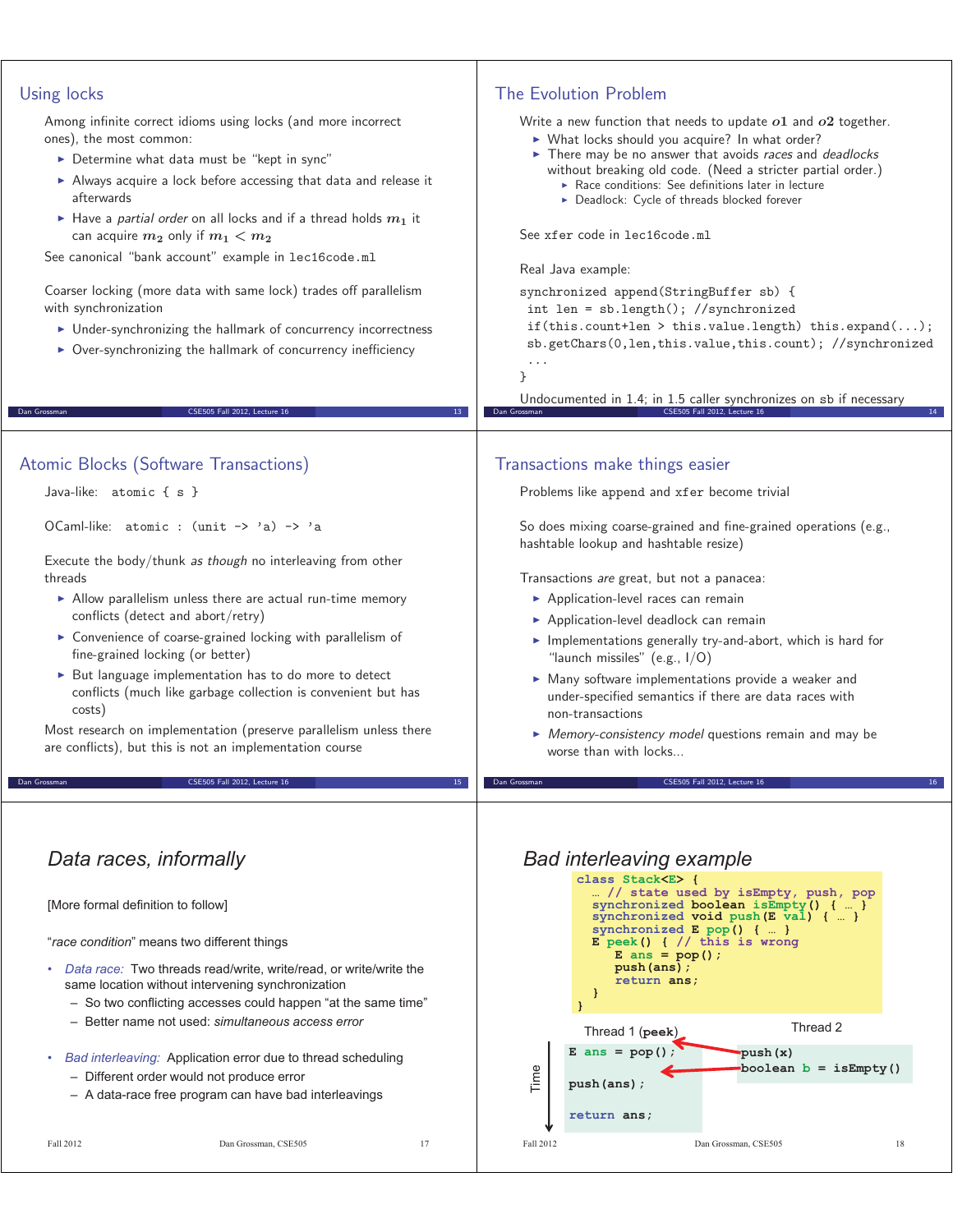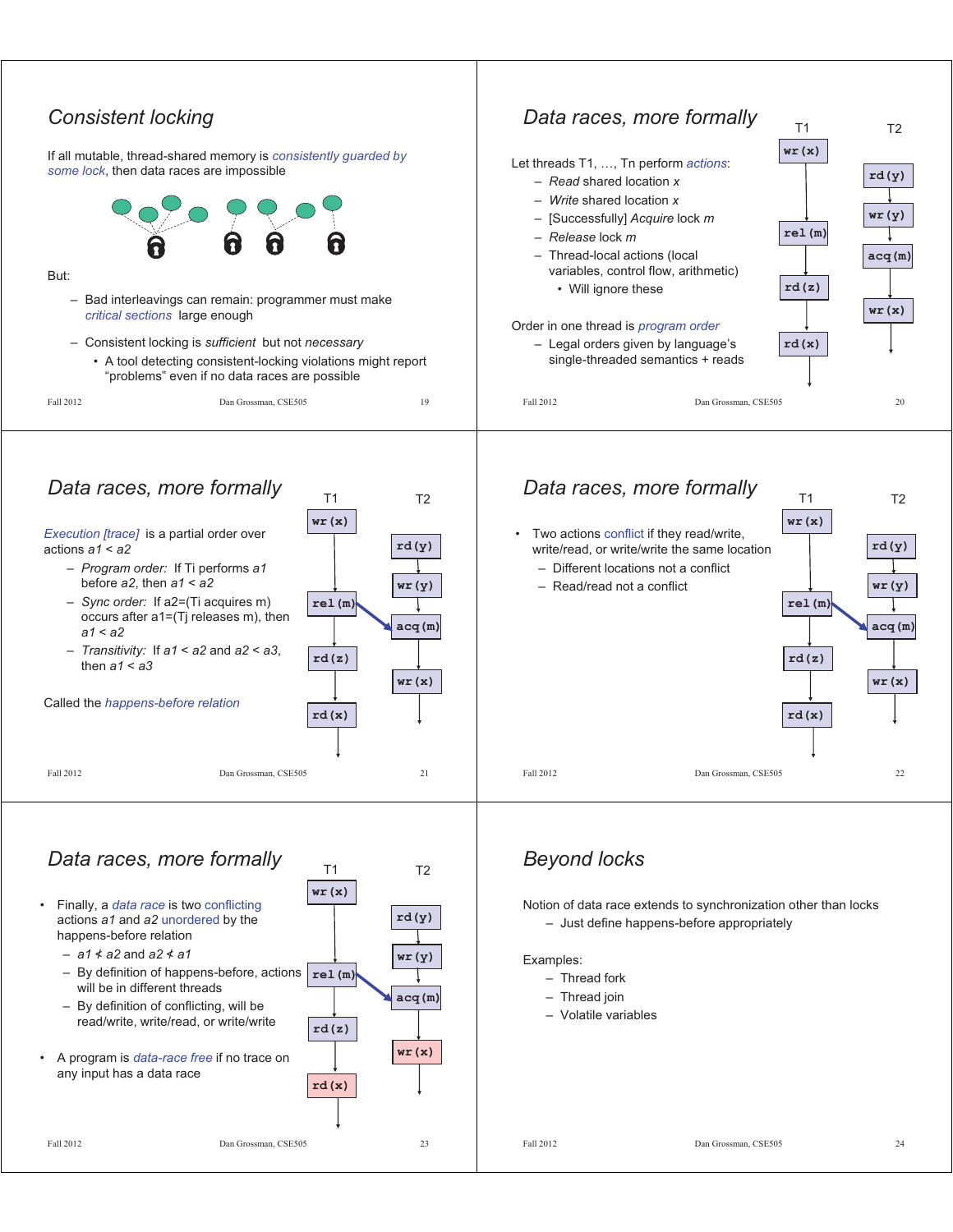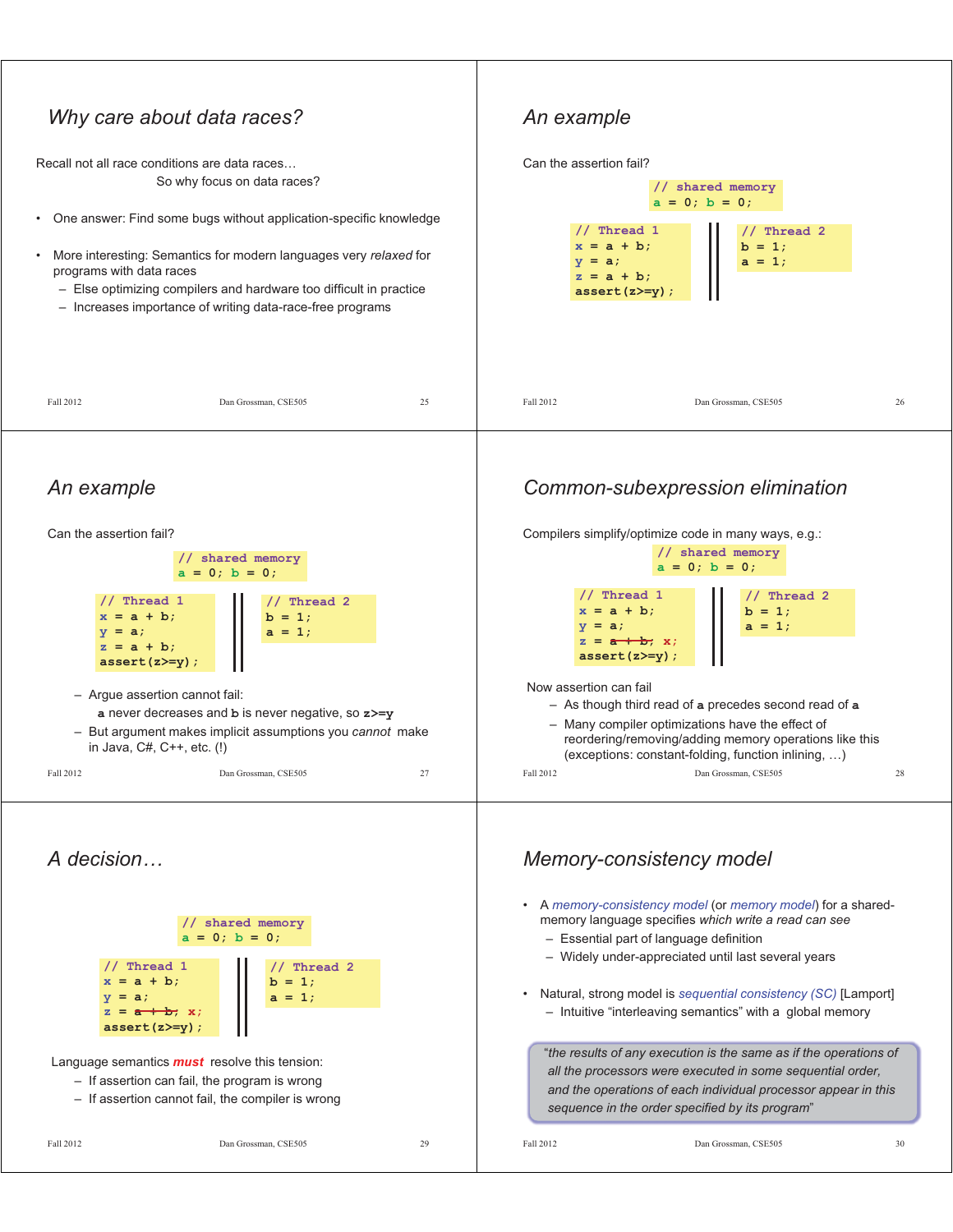

Fall 2012 Dan Grossman, CSE505 36

**}** 

**}** 

**assert(z>=y);**